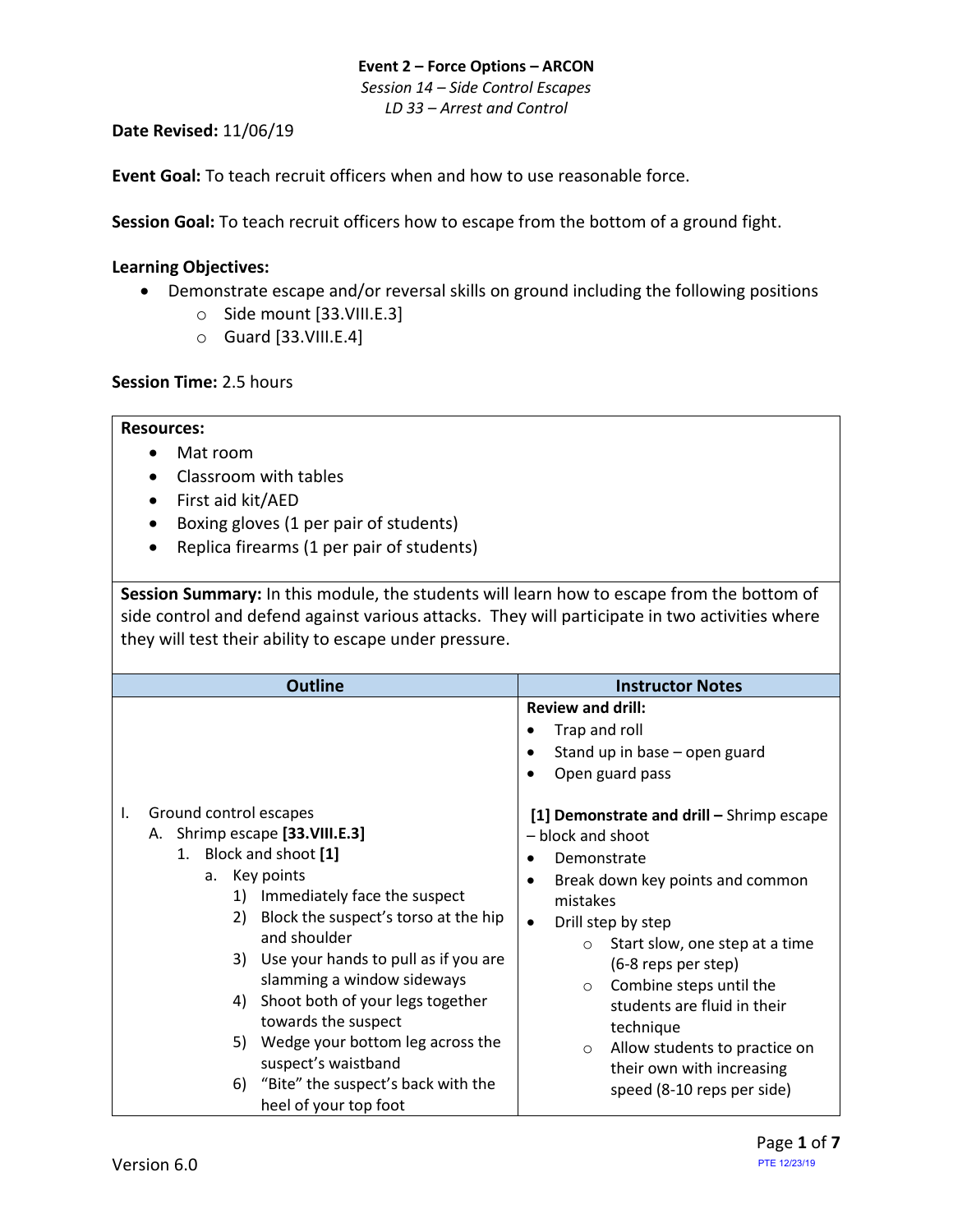*Session 14 – Side Control Escapes*

*LD 33 – Arrest and Control*

|                              | LD JJ – Affest dhu Control                |           |             |                                           |
|------------------------------|-------------------------------------------|-----------|-------------|-------------------------------------------|
| 7)                           | Hook over the suspect's triceps to        | $\bullet$ |             | Drill with padded boxing gloves (8-10     |
|                              | block punches                             |           | reps)       |                                           |
|                              | 8) Grab the back of the suspect's head    |           |             |                                           |
|                              | to control posture                        |           |             |                                           |
|                              | 9) Extend your head away from the         |           |             | [2] Demonstrate and drill - Shrimp escape |
|                              | suspect's head                            |           |             | - shrimp and shoot                        |
|                              | 10) Post the wedged foot on the           | $\bullet$ | Demonstrate |                                           |
|                              | ground between the suspect's              |           |             | Break down key points and common          |
| knees                        |                                           |           | mistakes    |                                           |
|                              | 11) Shrimp out towards the trapped        | $\bullet$ |             | Drill step by step                        |
|                              | foot to free that leg                     |           | $\circ$     | Start slow, one step at a time            |
|                              | 12) Pull the suspect into stage 1 control |           |             | (6-8 reps per step)                       |
|                              | of the punch block series                 |           | $\circ$     | Combine steps until the                   |
| b.                           | Common mistakes                           |           |             | students are fluid in their               |
| 1)                           | Staying flat instead of being on          |           |             | technique                                 |
|                              | your side, facing the suspect             |           | $\circ$     | Allow students to practice on             |
| 2)                           | Not shooting both legs together           |           |             | their own with increasing                 |
| 3)                           | Poor punch protection                     |           |             | speed (8-10 reps per side)                |
| 4)                           | Shrimping the wrong direction to          |           |             | Drill with padded boxing gloves (8-10     |
|                              | free the trapped foot                     |           | reps)       |                                           |
| Shrimp and shoot [2,3]<br>2. |                                           |           |             |                                           |
| Key points<br>a.             |                                           |           |             | [3] Ask - What is the difference in the   |
|                              | 1) Use your forearms to frame at the      |           |             | suspect's behavior between the block and  |
|                              | hip and blade across the neck             |           |             | shoot and shrimp and shoot techniques?    |
|                              | 2) Turn on your side, facing the          |           |             |                                           |
|                              | suspect                                   |           |             |                                           |
| 3)                           | Bump and bridge if necessary to           |           |             |                                           |
|                              | create space                              |           |             |                                           |
| 4)                           | Shrimp your hips out to create            |           |             |                                           |
| space                        |                                           |           |             |                                           |
| 5)                           | Shoot both of your legs together          |           |             |                                           |
|                              | towards the suspect                       |           |             |                                           |
|                              | 6) Wedge your bottom leg across the       |           |             |                                           |
|                              | suspect's waistband                       |           |             |                                           |
| 7)                           | "Bite" the suspect's back with the        |           |             |                                           |
|                              | heel of your top foot                     |           |             |                                           |
| 8)                           | Hook over the suspect's triceps to        |           |             |                                           |
|                              | block punches                             |           |             |                                           |
|                              | 9) Grab the back of the suspect's head    |           |             |                                           |
|                              | to control posture                        |           |             |                                           |
|                              | 10) Extend your head away from the        |           |             |                                           |
|                              | suspect's head                            |           |             |                                           |
|                              | 11) Post the wedged foot on the           |           |             |                                           |
|                              | ground between the suspect's              |           |             |                                           |
| knees                        |                                           |           |             |                                           |
|                              | 12) Shrimp out towards the trapped        |           |             |                                           |
|                              | foot to free that leg                     |           |             |                                           |
|                              |                                           |           |             |                                           |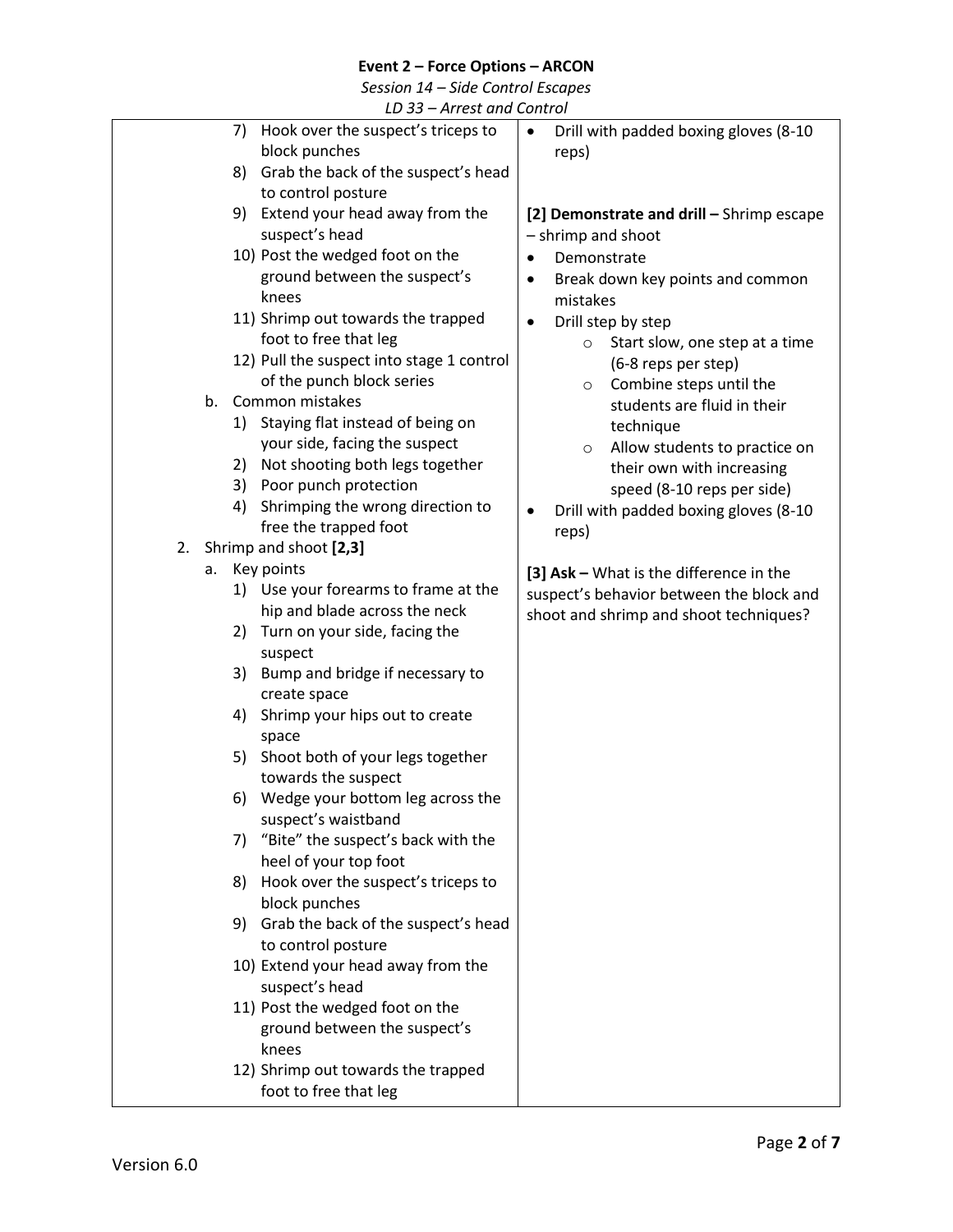*Session 14 – Side Control Escapes*

*LD 33 – Arrest and Control*

<span id="page-2-0"></span>

|    |    | 13) Pull the suspect into stage 1 control     |                                                   |
|----|----|-----------------------------------------------|---------------------------------------------------|
|    |    | of the punch block series                     | <b>Run learning activity</b> (30 minutes) - Shark |
|    | b. | Common mistakes                               | Tank - Control and Escape                         |
|    |    | Staying flat instead of being on<br>1)        |                                                   |
|    |    | your side, facing the suspect                 | Ask - Why is it so important to use escapes       |
|    |    | 2) Not shooting both legs together            | in combination rather than as an isolated         |
|    |    | 3) Poor punch protection                      | technique?                                        |
|    |    | Shrimping the wrong direction to<br>4)        |                                                   |
|    |    | free the trapped foot                         | [4] Demonstrate and drill - Guard getup           |
| В. |    | Guard getup [4][33.VIII.E.4]                  | Demonstrate<br>$\bullet$                          |
|    |    | 1. Key points                                 |                                                   |
|    |    | Squeeze knees together and extend             | Break down key points and common<br>٠<br>mistakes |
|    |    | а.<br>your guard                              |                                                   |
|    |    |                                               | Drill step by step<br>$\bullet$                   |
|    |    | b. Push the suspect's head away with          | Start slow, one step at a time<br>$\circ$         |
|    |    | both hands                                    | (6-8 reps per step)                               |
|    | c. | Break your guard and post a foot on           | Combine steps until the<br>$\circ$                |
|    |    | the ground                                    | students are fluid in their                       |
|    |    | Shrimp your hips out away from the<br>d.      | technique                                         |
|    |    | suspect's head                                | Allow students to practice on<br>$\circ$          |
|    | e. | Place your bottom foot on the                 | their own with increasing                         |
|    |    | suspect's hip                                 | speed (8-10 reps per side)                        |
|    | f. | Align your head with the suspect's            | Flow (3-5 reps)                                   |
|    |    | head                                          | Shrimp escape<br>$\circ$                          |
|    | g. | Post the other foot on the ground close       | Guard getup<br>$\circ$                            |
|    |    | to your body                                  | Request backup<br>$\circ$                         |
|    | h. | Rock up on your forearm and then your         |                                                   |
|    |    | hand for base                                 |                                                   |
|    | i. | Stand up in base                              |                                                   |
|    | 2. | Common mistakes                               | [5] Demonstrate and drill - Arm shoulder          |
|    | a. | Failing to effectively control the            | lock                                              |
|    |    | suspect's head                                | Demonstrate                                       |
|    | b. | Poor shrimp, not getting your hips out        | Break down key points and common<br>$\bullet$     |
|    | c. | No base/balance when standing up              | mistakes                                          |
| C. |    | Arm shoulder lock [5]                         | $\bullet$                                         |
|    |    | 1. Key points                                 | Drill step by step                                |
|    |    | Squeeze and extend your legs to relieve<br>а. | Start slow, one step at a time<br>$\circ$         |
|    |    | the pressure on your neck                     | (6-8 reps per step)                               |
|    | b. | Push the suspect's arm across                 | Combine steps until the<br>$\circ$                |
|    |    | c. Pull the suspect down with your legs       | students are fluid in their                       |
|    |    | Shoot your arm high around the<br>d.          | technique                                         |
|    |    | suspect's neck and grab your other            | Allow students to practice on<br>$\circ$          |
|    |    | hand                                          | their own with increasing                         |
|    |    |                                               | speed (8-10 reps per side)                        |
|    | e. | Utilize a thumbless palm to palm grip         |                                                   |
|    |    | or bicep lock                                 | [6] Demonstrate and drill - Grapevine             |
|    | f. | Keep your head tight to the suspect's         | rollover                                          |
|    |    | head                                          | Demonstrate                                       |
|    | g. | Squeeze your arms tight and breathe           |                                                   |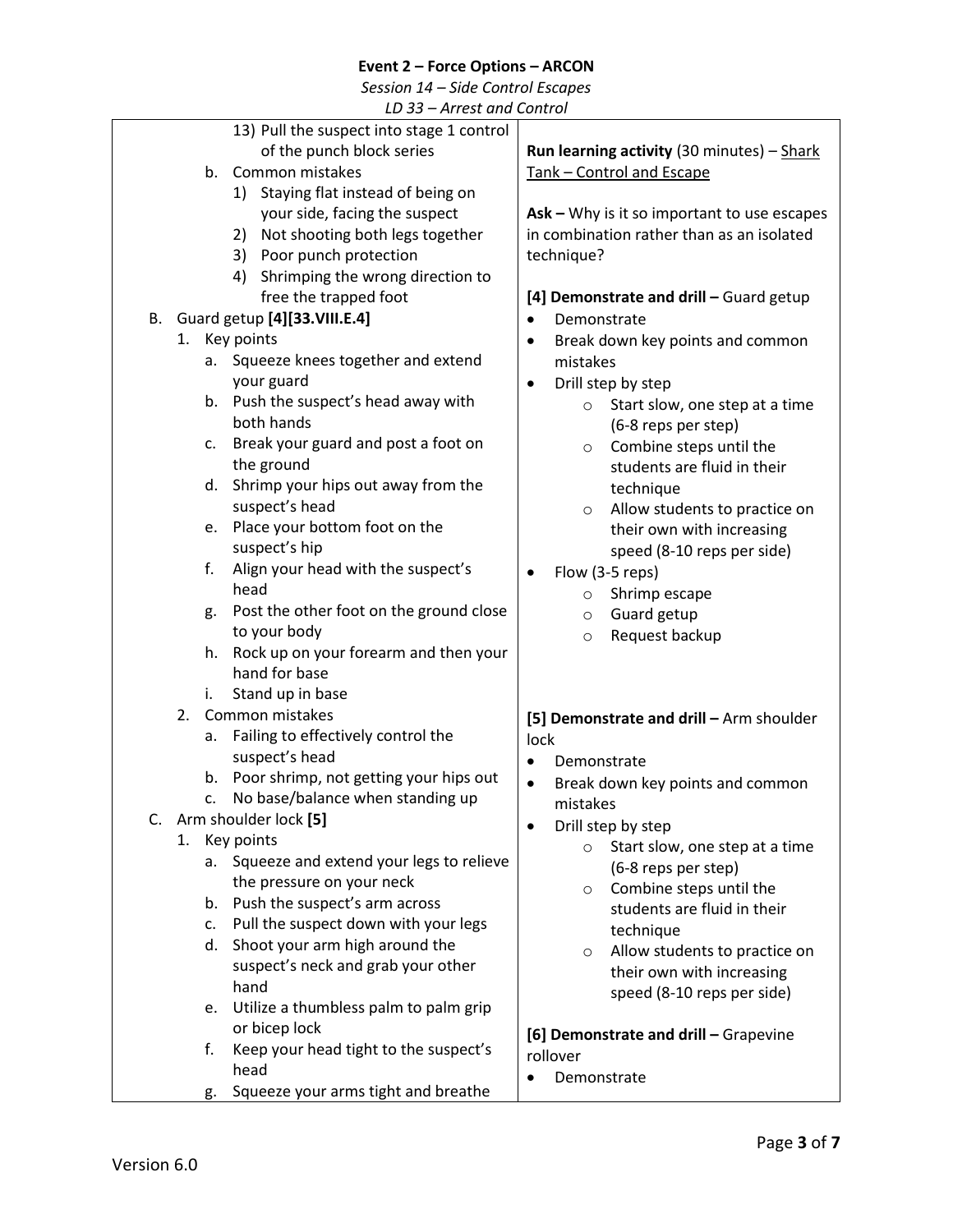*Session 14 – Side Control Escapes*

| LD 33 – Arrest and Control |  |
|----------------------------|--|
|----------------------------|--|

|    |         | The arm shoulder lock position can also<br>h.           | Break down key points and common<br>$\bullet$      |
|----|---------|---------------------------------------------------------|----------------------------------------------------|
|    |         | be used from the mount or side control                  | mistakes                                           |
|    | $2_{-}$ | Common mistakes                                         | Drill step by step<br>$\bullet$                    |
|    |         | Ineffective use of the guard to control<br>a.           | Start slow, one step at a time<br>$\circ$          |
|    |         | the suspect's posture                                   | (6-8 reps per step)                                |
|    |         | Failing to keep your head tight and<br>b.               | Combine steps until the<br>$\circ$                 |
|    |         | allowing space for escape                               | students are fluid in their                        |
|    |         | Holding your breath during the squeeze<br>$C_{\star}$   | technique                                          |
| D. |         | Grapevine rollover [6]                                  | Allow students to practice on<br>$\circ$           |
|    |         | 1. Key points                                           | their own with increasing                          |
|    |         | Use your guard to stretch the suspect<br>a.             | speed (8-10 reps per side)                         |
|    |         | long, not wide                                          | Flow (3-5 reps)                                    |
|    |         | Drive your heels down the suspect's<br>b.               | Shrimp escape<br>$\circ$                           |
|    |         | hamstrings                                              | Arm shoulder lock<br>$\Omega$                      |
|    |         | Post your foot on the ground opposite<br>$\mathsf{C}$ . | Grapevine rollover<br>$\circ$                      |
|    |         | of the trapped arm                                      | Arm crossface rollover<br>$\Omega$                 |
|    |         | Slight shrimp escape towards the<br>d.                  |                                                    |
|    |         | posted foot                                             |                                                    |
|    |         | e. Push off the posted foot and roll                    | <b>Run learning activity</b> (30 minutes) $-$ Free |
|    |         | f.<br>Finish with your knees high in the                | Flow #1                                            |
|    |         | mounted position                                        |                                                    |
|    | 2.      | Common mistakes                                         |                                                    |
|    |         | Stretching the suspect out wide<br>a.                   |                                                    |
|    |         | No shrimp escape prior to roll<br>b.                    |                                                    |
|    |         | Rolling the wrong direction<br>c.                       |                                                    |
|    |         |                                                         |                                                    |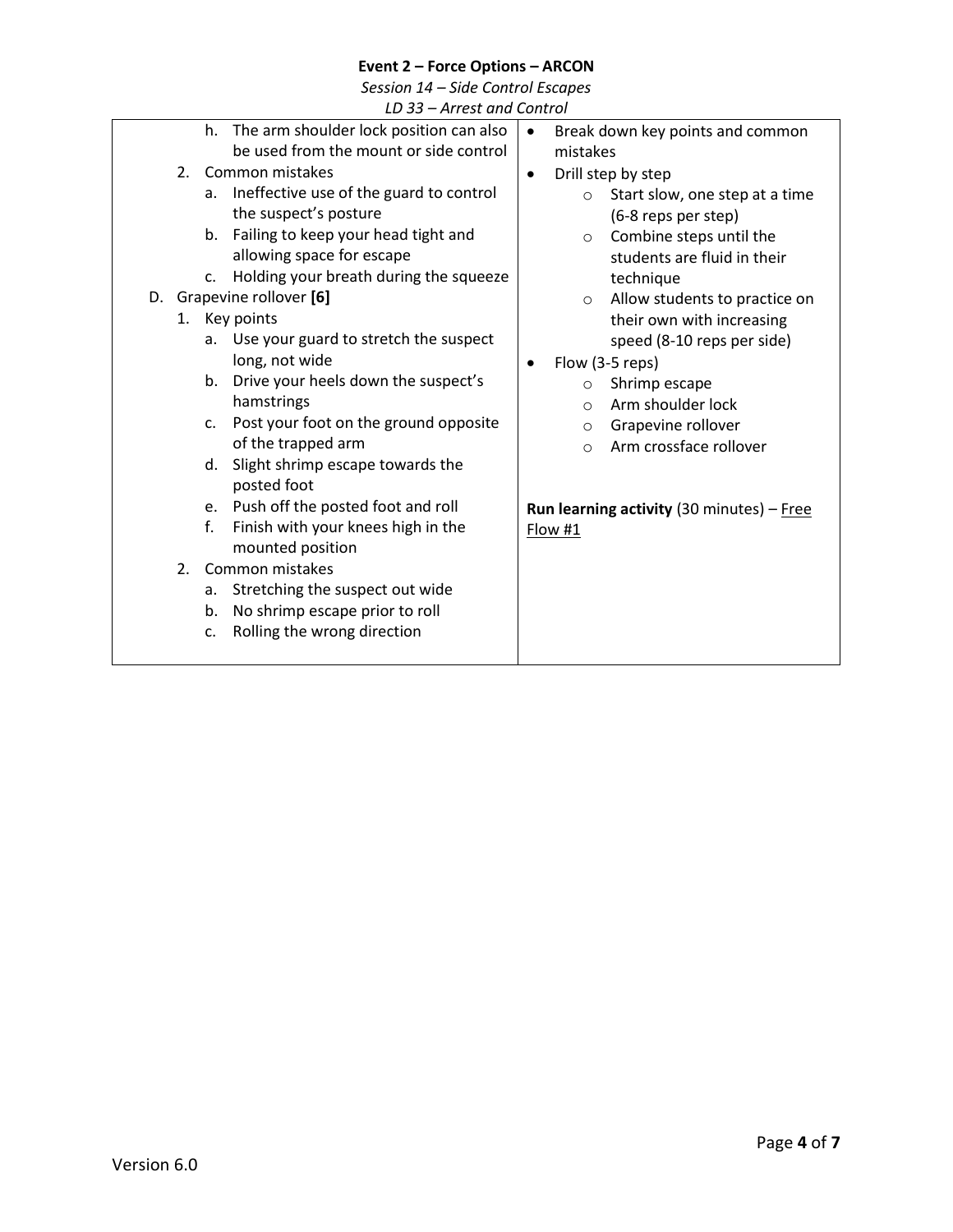## **Event 2 – Force Options – ARCON** *Session 14 – Side Control Escapes LD 33 – Arrest and Control* **Learning Activity – Shark Tank – Control and Escape**

<span id="page-4-0"></span>**Purpose:** This learning activity will help the students reinforce their reflexes in responding to common suspect behaviors, enhance their fluidity in using techniques in combination with one another, and reinforce the key points of the techniques. In addition, it will test the student's mental toughness and physical fitness while replicating the fatigue felt during a real ground fight.

**Description:** The students will work in groups of 4, but only two students will be engaged in the ground fight at any given time. One student will begin as the officer, and another student will begin as the first suspect. The two students not involved will act as safety officers, ensuring that the other students stay clear of any safety hazards such as walls or other students. They will later rotate into the drill as suspects.

To begin, the first suspect will choose a top control position and attempt to hold the officer down and prevent their escape. The suspect on top should utilize the top control positions and skills they have previously learned to prevent the officer from escaping. The officer will use the techniques they have learned to escape from the suspect's control. If after 30 seconds the officer has not escaped, the suspect will allow the officer to escape cooperatively.

As soon as the officer can escape, a new student from the group will become the suspect, allowing the other suspect to rest. The 3 suspects will rotate, each having opportunities to rest. The officer, on the other hand, must continue to fight and escape against each fresh suspect. The officer will remain the same until each suspect has completed 3 repetitions (a total of 9 rounds). With each repetition being between approximately 20-30 seconds, the drill should last from 4-5 minutes per officer. A new student from the group will then become the officer and the drill will continue in the same manner for each subsequent officer.

Four instructors will demonstrate the drill for at least 2 minutes prior to having the students practice. The instructors should also reiterate any pertinent safety considerations. After all four students from each group have completed the drill as the officer, the class should be brought in for a brief discussion of any problems, issues, or questions that arose during the drill. The instructors should address any common mistakes that they noticed during the drill and reinforce the key learning points.

# **Resources needed:**

- Mat room
- First aid kit/AED

# **Key learning points:**

- Manage the distance
- Always be aware of punches
- Space equals escape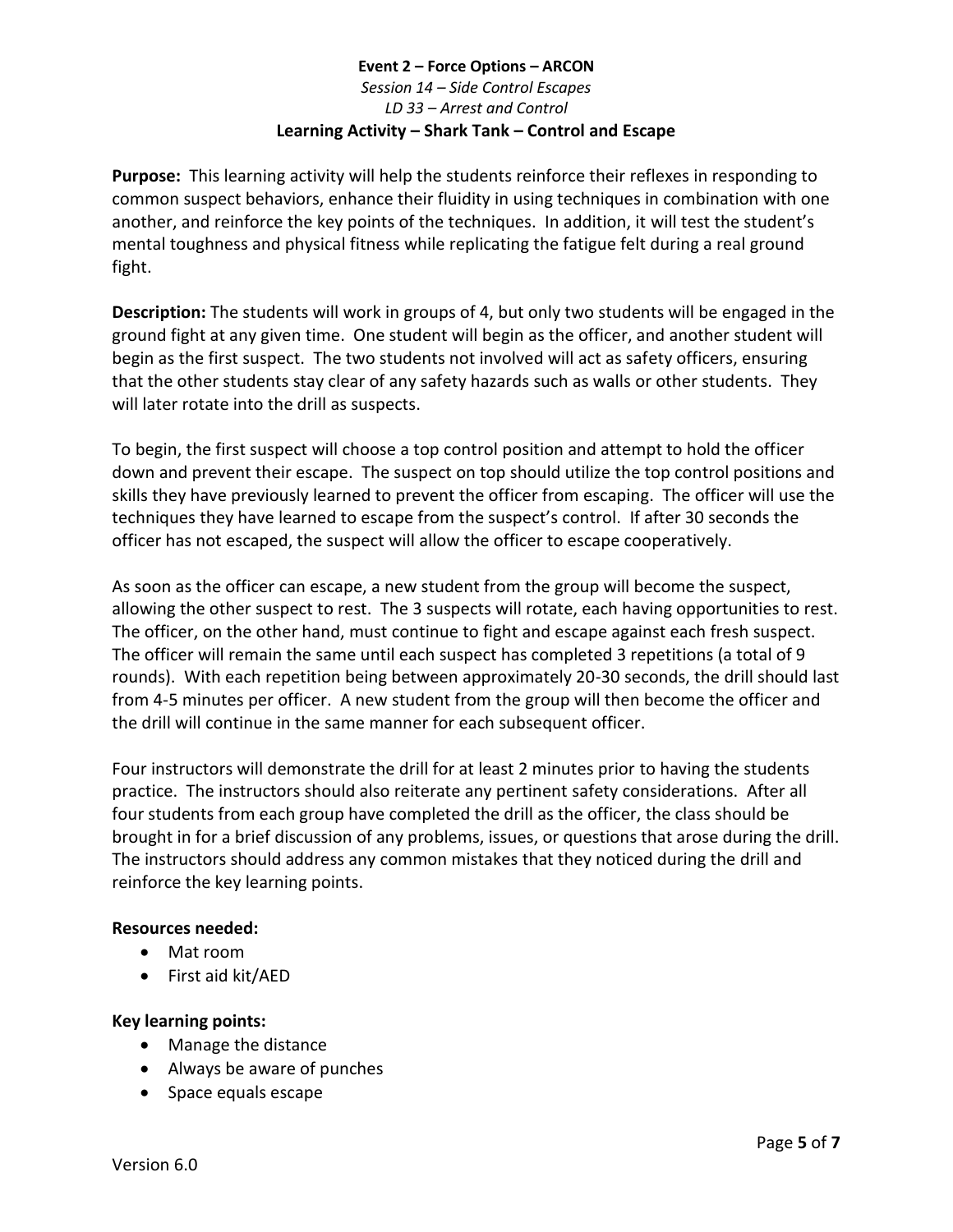*Session 14 – Side Control Escapes LD 33 – Arrest and Control*

- Be energy efficient
- Control your breathing

**Time required:** 30 minutes